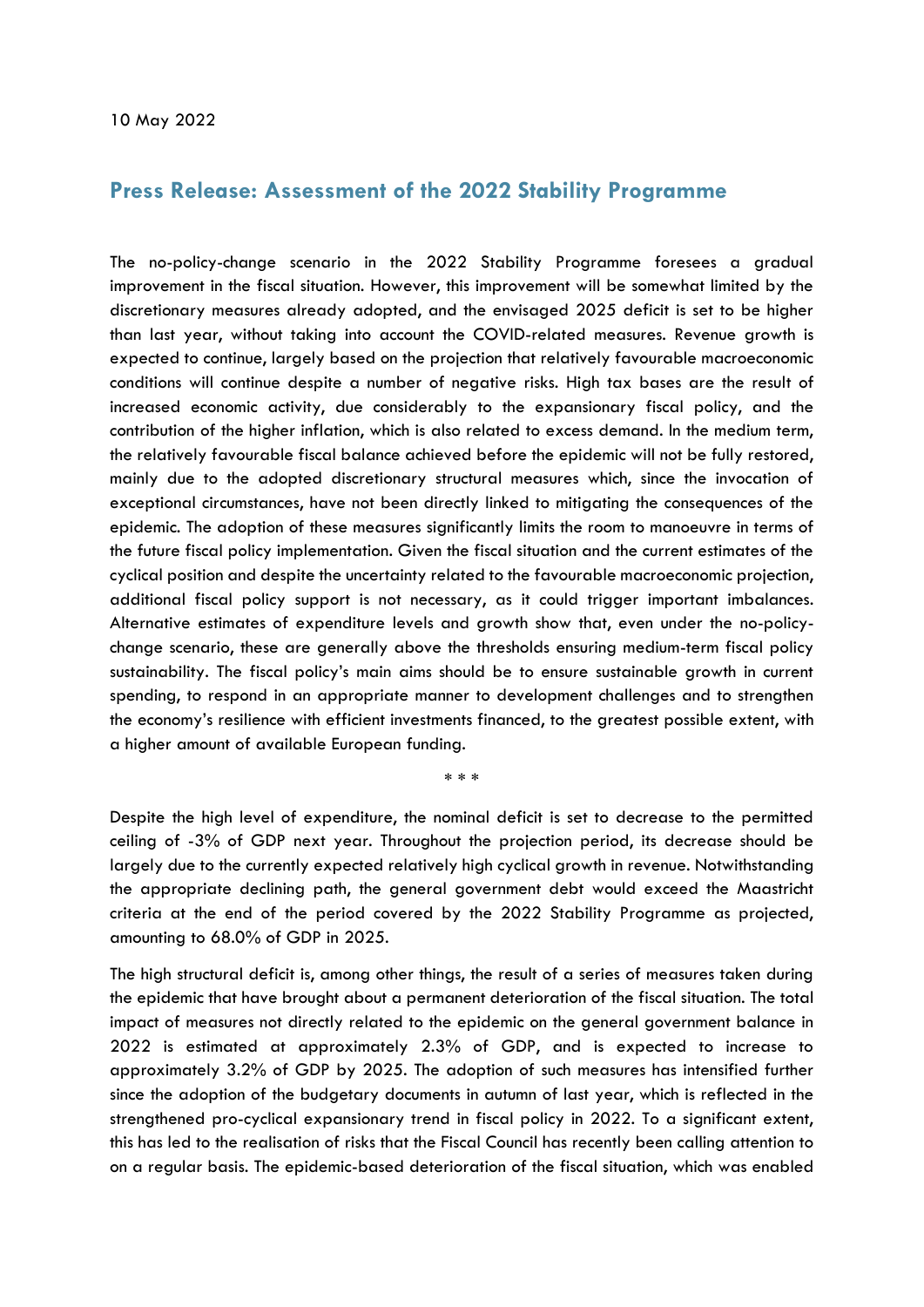temporarily, will become structural. This type of policy limits the room to manoeuvre that would allow any extensive fiscal policy action to be taken in case of future shocks. This room would be even smaller if the many currently detected negative risks and the consequently slower economic growth were to be realised, taking into consideration the expected tightening of the monetary policy.

Based on the current forecasts, the economy is expected to operate under favourable cyclical conditions with signs of exceeding the supply potential in the coming years, despite increased uncertainties. In such conditions, it is essential to create ample room to manoeuvre for public finance. Otherwise, further fiscal support affecting the demand could cause macroeconomic imbalances. The latter are already starting to show in the form of increased limitations in ensuring the appropriate workforce, inflationary pressures, which do not originate only in the international environment, and the rapid shrinking of the surplus in foreign trade. The deterioration of the structural fiscal policy situation is less visible due to the rapid recovery of economic growth, partly enabled, after the drop in GDP in 2020, by the stimulative fiscal policy as well as the extremely accommodative monetary policy, which has thus far ensured favourable financing conditions and deterred the responses of financial markets to the deteriorated fiscal situation.

In the given situation, the fiscal policy should restrain the planned growth in current spending, excluding expenditure for interest, investments, one-off expenditures and spending associated with COVID-related measures, which was set too high. The 2021 spending was the highest after 2008 and is set to increase further this year. Growth in current public spending should remain within the limits enabled by long-term growth in revenue. It is important to ensure that room for future priorities is created by increasing the efficiency of government expenditure and strengthening bases on the revenue side. The public investments envisaged in budgetary documents should contribute substantially to appropriate responses to the development challenges and strengthening the economy's resilience. It is necessary that their implementation take into consideration the limitations of the absorption capacities of the administration and the economy, which, among other things, can lessen investment efficiency or further increase inflationary pressures.

In the current uncertain situation, the Fiscal Council does not state its opinion on extending the period of exceptional circumstances into 2023. In accordance with the law, it expects to receive a request to prepare such an assessment from the Government in order to present it before the preparation of the autumn budgetary documents. The Fiscal Council once again calls attention to the fact that, after the conclusion of the period of exceptional circumstances, the Fiscal Rule Act provides for the introduction of a corrective mechanism. At the same time, it expects the Government to respond to the challenges of ensuring the long-term sustainability of public finance in a timely manner, the latter having deteriorated again in recent years according to certain indicators.

On several occasions in the current procedure of submitting the documents required by law, the Government acted in contravention of the established norms and relevant legislation. It delayed taking note of the macroeconomic forecasts of the Institute of Macroeconomic Analysis and Development (IMAD), which have proven to be consistent with the principles of accuracy and unbiasedness in the long term. Among other things, it made it more difficult for the Fiscal Council to conduct a comprehensive analysis of budgetary projections within the short statutory